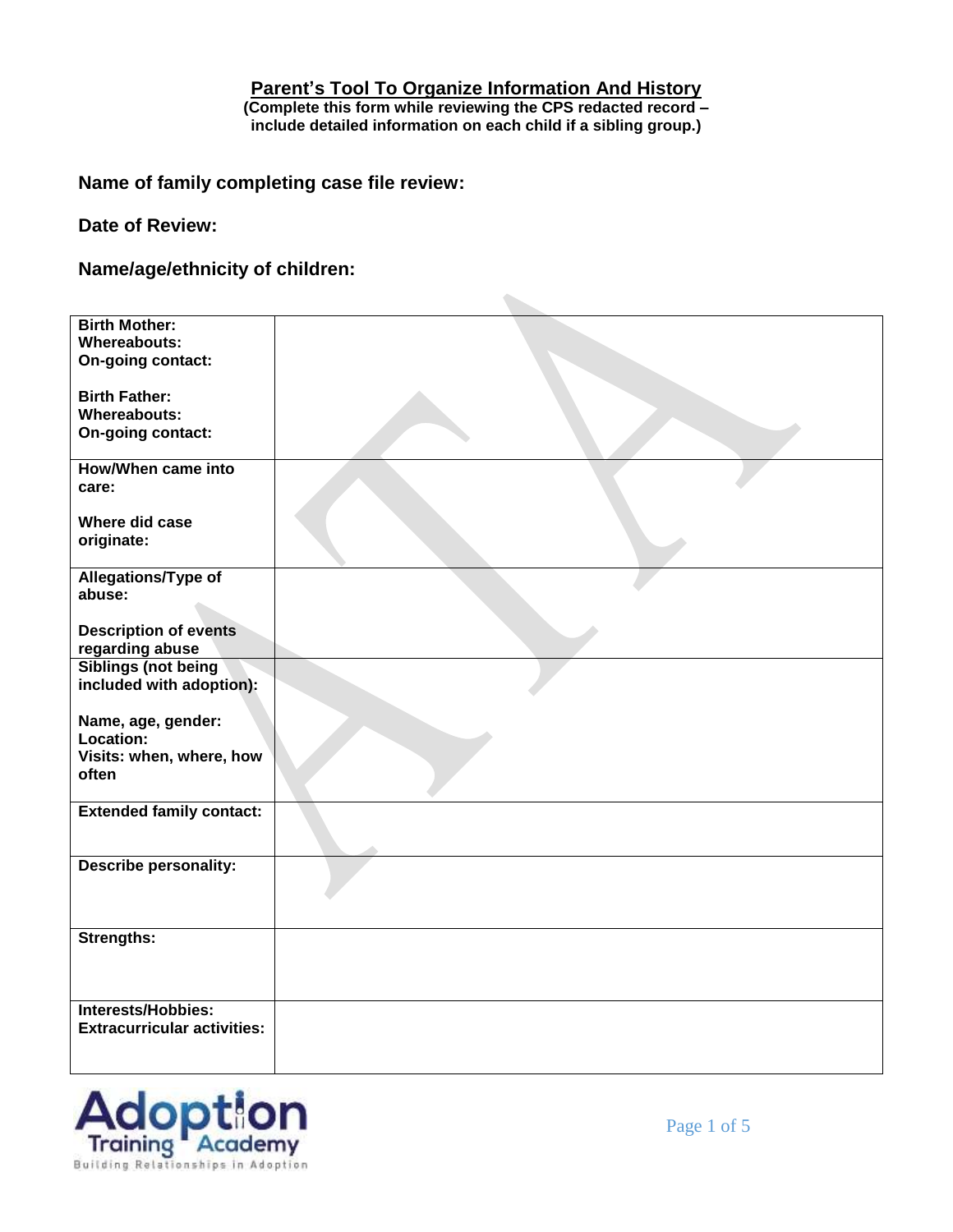| Dailey routine:                                                                            |  |
|--------------------------------------------------------------------------------------------|--|
|                                                                                            |  |
| <b>Relationship with current</b><br>caregivers:<br>(length of time in home)                |  |
| <b>Describe significant</b><br>issues/behaviors<br>(frequency/intensity):                  |  |
| <b>Motivating</b><br>reinforcements used by<br>current caregiver:                          |  |
| Need meeting and<br>redirection methods<br>used by current<br>caregiver:                   |  |
| <b>Behavioral forecast:</b>                                                                |  |
|                                                                                            |  |
| <b>Describe PAST</b><br>significant<br>issues/behaviors:                                   |  |
|                                                                                            |  |
| <b>Placement</b><br>history/number of<br>homes:                                            |  |
| Child's level of care<br>history:                                                          |  |
| <b>Psychological Evaluation</b><br>Diagnoses: (date)<br>IQ:<br><b>Global Assessment of</b> |  |
| <b>Functioning (GAF) score:</b>                                                            |  |
| Therapy:                                                                                   |  |
| <b>Medications:</b>                                                                        |  |
|                                                                                            |  |

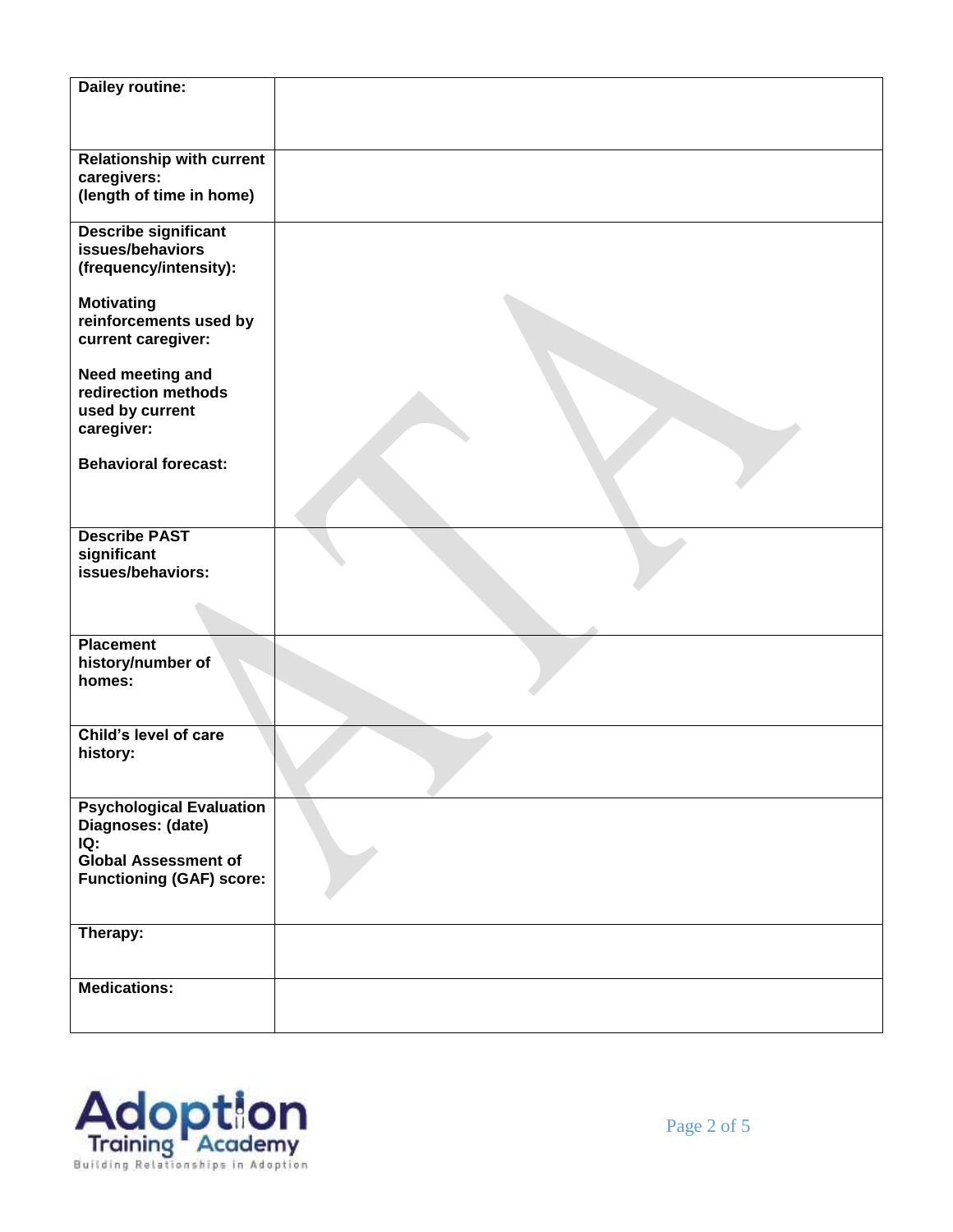| <b>Educational information:</b><br>Grade; ARD; special<br>services |  |
|--------------------------------------------------------------------|--|
| <b>Medical/Dental needs:</b>                                       |  |
| <b>Disabilities:</b>                                               |  |
| Allergies:                                                         |  |
| Development:<br>Note any delays                                    |  |
| <b>Church preference and</b><br>history of attendance:             |  |
| <b>Termination of Parental</b><br><b>Rights:</b>                   |  |
| <b>Mediated agreement:</b>                                         |  |
| <b>Adoption preparation/</b><br>understanding:                     |  |
|                                                                    |  |

Answer the questions below specifically and thoroughly, addressing for each child being considered for adoption:

- What matching features have you identified (i.e. why are you a good fit for this child)?
- What specific resources are in your area that can be used to help the child?
- What are the overall behavior challenges you noted from reading the record?
- What do you think is the underlying issue driving these behaviors (could it be an unmet need, sensory issues, over stimulating environment, or based in anger about harmful past)?
- What are the top 3 behavior challenges you expect from the child? Indicate how you plan to

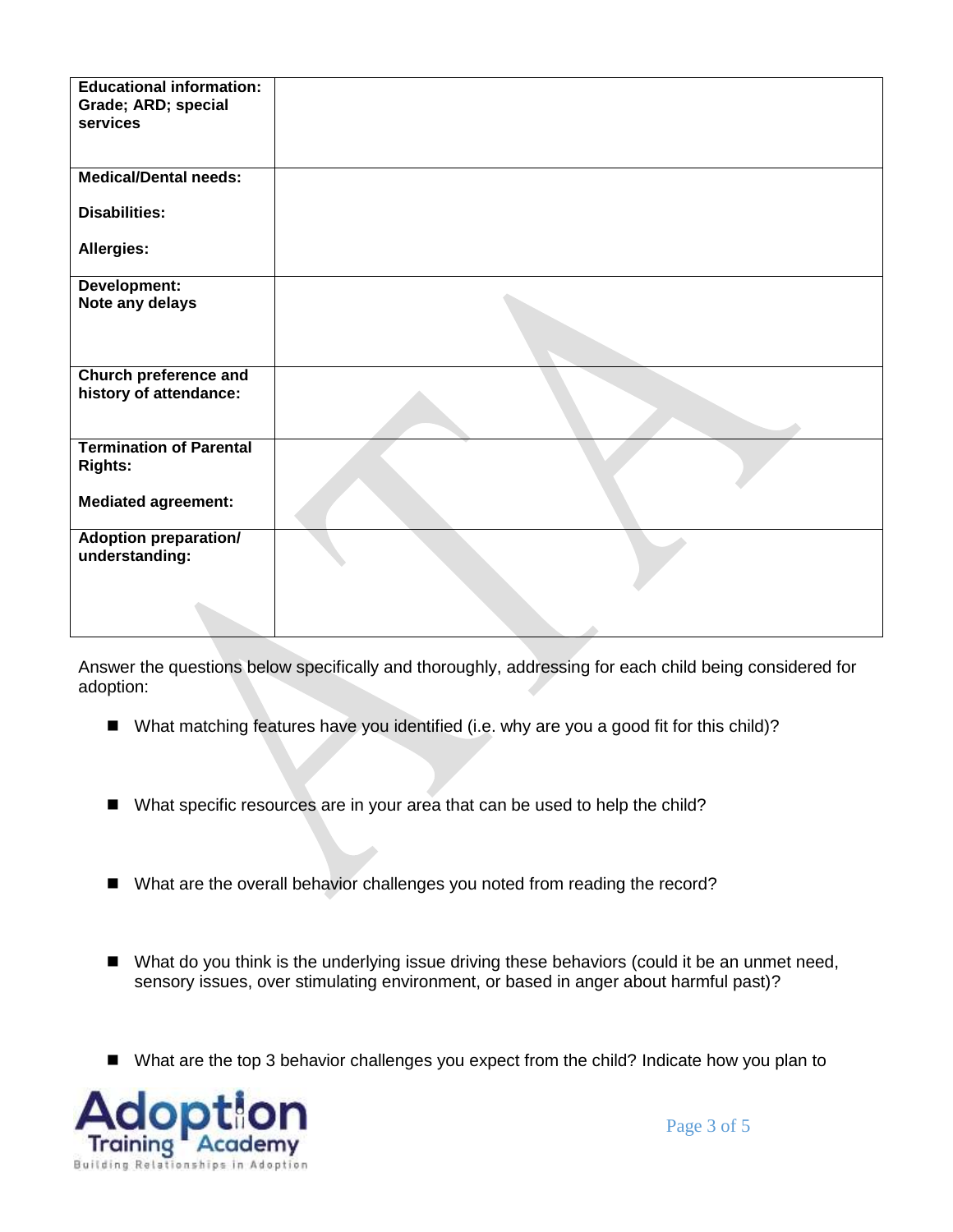respond to the child when each of these behaviors occur? How would you be able to implement redirection, time-in, and or reasonable consequences when warranted?

- What can you do to help prevent the behavior? What will you do at the first sign of dysregulation?
- Describe the greatest losses this child has experienced. In what ways can you identify and offer comfort?
- What adjustments to your routine do you expect (i.e. taking off work initially; leaving work if the school calls, etc.)?
- What activities will you use for building your relationship with the child?
- What and when do expect reciprocation and attachment from the child (i.e. when and how do you anticipate the child to be grateful, loving, and open with you)?
- What parts of the child's foster care routine can you try to use in your own home?
- What impact do you expect on the birth order if you are taking a sibling group?
- What will the impact be on children already in the home? Describe (if applicable).
- How do you plan to manage your relationship with children already in the home (maintaining some one-on-one time)? (if applicable)
- What can you do to assist with the child's transition into the new school?
- What can you do to assist with the child's transition into your church (if applicable)?